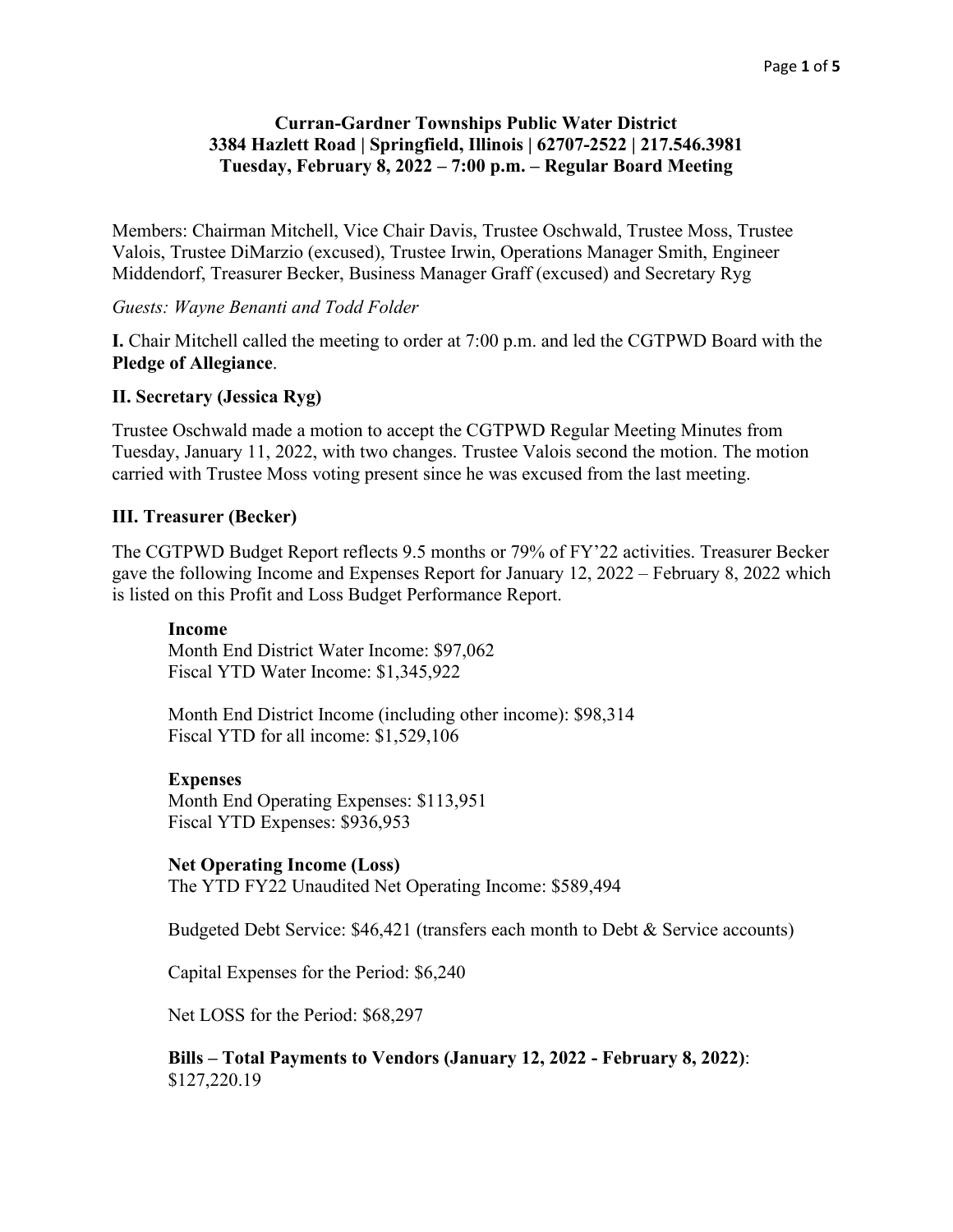*Treasurer Becker provided board members with an unaudited Operating Balance Sheet ending January 30, 2022; also, the Reserves and Debt Funds Balance Sheet and the Quarterly Profit and Loss Report ending January 30, 2022.*

Trustee Oschwald moved to accept the treasurer's report pending audit. Trustee Moss second the motion.

Vice Chair Davis moved to pay the bills. Trustee Moss second the motion. The motion carried.

*(7:12 p.m.)*

# **IV. Operations Manager's Report (Aaron Smith)**

Water loss report for December 15, 2021 - January 19, 2022:

Amount of Treated Water Sent to Distribution System:10,784,00 gallons (Note: This was a 33-day billing cycle.)

Amount of Water Billed to Customers: 9,713,100 gallons (includes bulk water sales)

Amount of Water Loss: 9.93%

Amount of Water Loss: 1,070,900 gallons

Amount of Water Loss by Gallons per Minutes: 22.53 gallons/minute

*Disclaimer: No water from CWLP, South Sangamon Water Commission or customer billings served by them had any bearing on the determinations made in this report.*

Operations Manager Smith worked with Tom and other field staff on Wednesday, January 26, 2022, to provide Illinois Environmental Protection Agency (IEPA) requested information for their on-site field inspection. A written inspection report from IEPA is pending.

Cross-connection surveys were included in customer's bills this month.

A representative from Fife Water Services has been working with staff at the water treatment plant by running jar tests with several different polymer products. The best treatment product was chosen for a full-scale, trial run, so it was ordered and scheduled for delivery this week.

A District fire hydrant was hit by a car on the corner of Prairie Creek Road and Parks Kinner Road. It is repaired.

There was a malfunction with the lime batch tank causing hydrated lime to over-feed the tank. It was quickly remedied by the operations crew with the vacuum trailer by cleaning it out.

Operations Manager Smith continues to work with Electrician Joe Lee on finding the most costefficient way to run electricity to Well 7 while also achieving the District's eventual goal of a centralized power distribution system. Mr. Lee said that he has enough conduit to complete the project. This will run the electricity from Well 1 to Well 2 and then Well 7. This will save the District money (monthly) with Menard Electric.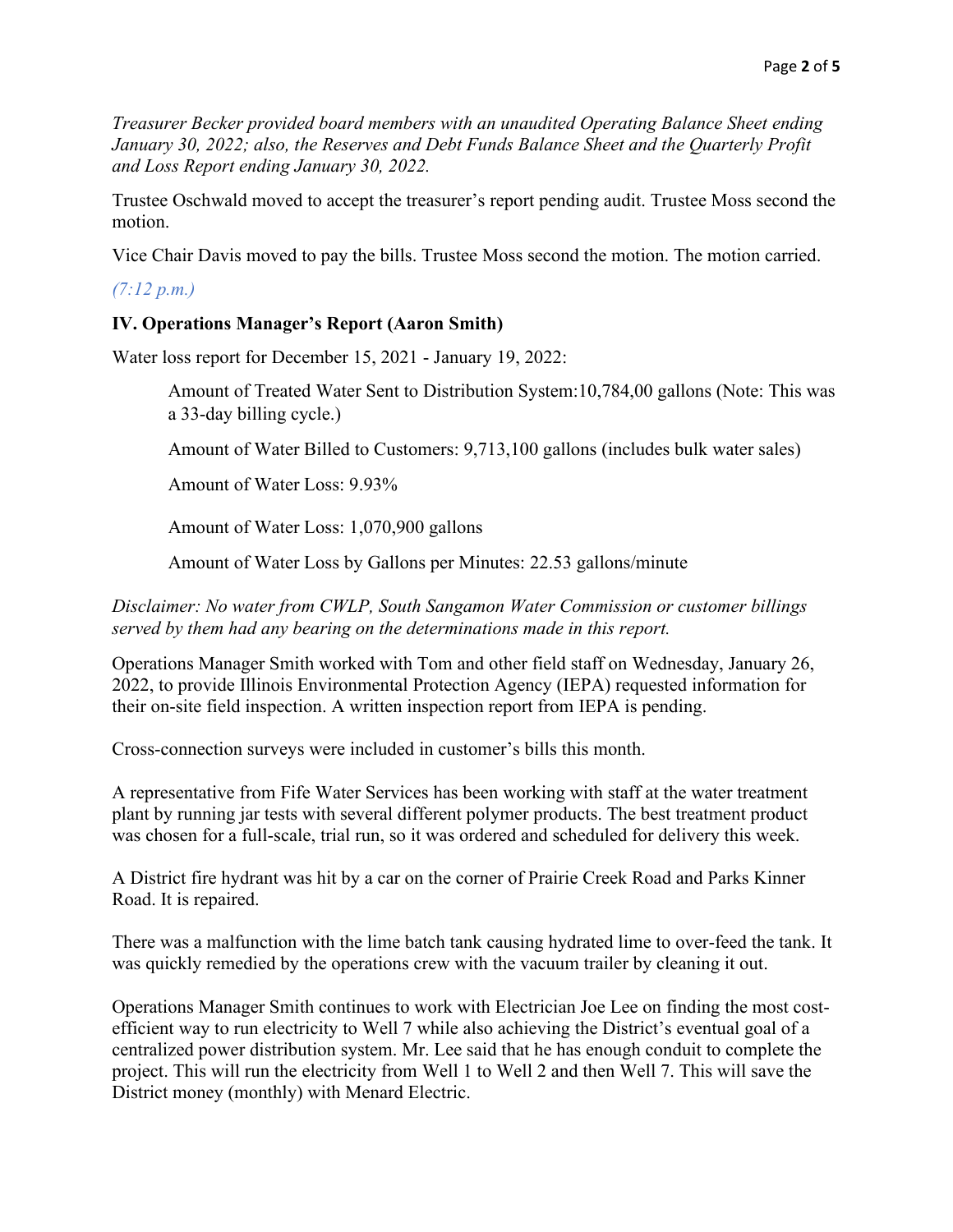Trustee Moss asked Operations Manager if he's noticed any cost changes with materials. Operations Manager Smith responded that some items have increased such as testing materials/chemicals.

# **V. Business Manager (Cherril Graff - excused)**

Chairman Mitchell read Business Manager Graff's monthly report. The Board wishes Business Manager a speedy recovery.

There have been 883 cellular meters installed. There is another cellular meter shipment for the final order of the fiscal year.

The employee's Blue Cross Blue Shield health insurance's compliance packets were distributed. Each employee signed an acknowledgment of receipt for auditing purposes.

Chairman Mitchell thanked Business Manager Graff for her attention to detail and quick turnaround with FOIA requests.

# **XI. District Engineer's Report (Max Middendorf)**

Engineer Middendorf continues to work with Plant Manager Smith and Electrician Joe Lee on routing of power to Well 7.

There will be a meeting with CGTPWD field staff and office staff to go over documentation needed for future grant writing initiatives.

The 2022 SRF (State Revolving Fund) Projects: The assembling of the pre-application planning process has begun. Engineer Middendorf spoke to Heidi Allen of the Illinois Environmental Protection Agency (IEPA). There has not been much movement with public entities – for example water districts - applying for the SRF grant. A suggestion was made to break up the grant application into individual requests/initiatives for capital planning. At the present, the lending rate is 1.1% for up to 30-years. It was noted that the Village of Dawson just filled out their grant proposal worksheet by working through their qualifications, so time is of the essence. Ms. Allen said the SRF is funded through the end of the state's fiscal year of June 30, 2022. Some financial analysts anticipate additional Federal appropriations in the future.

As CGTPWD continues its capital planning, District Engineer Middendorf said it's best to break down projects to see their best funding source especially since the high cost of pipe materials limiting. Trustee Oschwald asked about the specifics on the possible loan forgiveness. Engineer Middendorf explained that the IEPA (who makes up both a finance side and permit side) has a different lending method than the USDA Rural Development. One of the concerns with an IEPA grant proposal program is that the IEPA only honor bids for 90-days (even with the economic forecast of continued pipe supply issues). If the District chooses the SRF option, then the process starts with the SRF giving the District the approved project amount (after criteria are met). The funds obtained up-front mean that the final construction agreement is adjusted for change orders. Thus the loan agreement (up to \$400,000) is constantly amended.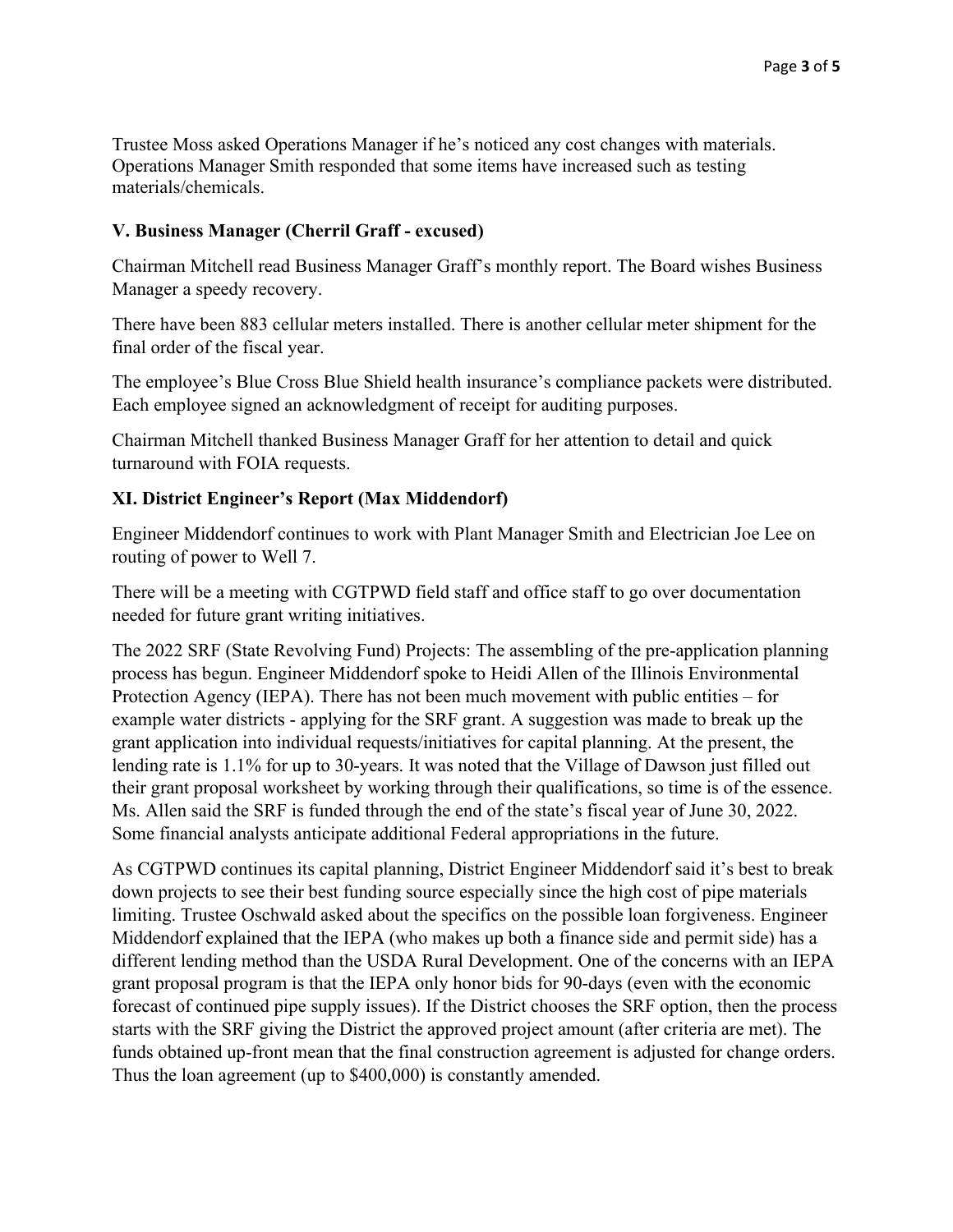It was suggested that some of CGTPWD's grant options would be to break up construction projects in Phase 1, Phase 2 and Phase 3 to keep bid prices down.

Although pipe and infrastructure material pricing are still volatile and suppliers are receiving intermittent and partial resupply of various components, the River Crossing could possibly qualify for a grant project. It was projected at a \$800,000. Trustee Oschwald asked about the River Crossing bid from two years ago. It will be further examined at the next meeting.

Trustees spoke about the possibly painting of the Farmingdale water tower was discussed. Engineer Middendorf said it was crucial to look at where the District will continue to grow and perhaps a new water tower could be built there.

The prospect of Smith Road water main loop completion was discussed.

A CGTPWD map was presented to Trustees. It showed the proposed Heartland Greenway CO2 Project location. The District continues to work with Attorney Brad Wilson of Rammelkamp Bradney of 741 South Grand Avenue West, Springfield, IL, 217-522-6000, on this issue.

### **VII. Guests** – n/a

### **VIII. Chairman, Vice Chair and Committee Reports**

- a. Chairman Mitchell No update from the City of Springfield on the Intergovernmental Agreement.
- b. Vice Chairman Don Davis Vice Chair Davis inquired on the age of the HVAC system for the water treatment plant.
- c. Finance Committee It was the consensus of the Board to meet at 6:00 p.m. on Tuesday, March  $8<sup>th</sup>$  (before the CGTPWD Regular Meeting) to discuss the upcoming FY 2022 – 2023 budgetary needs. Trustee Oschwald reminded everyone to submit their proposed procurement lists to start preparation.
- d. Planning Committee n/a
- e. Personnel Committee n/a
- f. Systems Oversight Committee  $n/a$
- g. Policy and Procedures Committee: Trustee Irwin will work with Business Manager Graff on a proposed sprinkler ordinance.
- h. Ordinance Committee n/a

(7:48 p.m.)